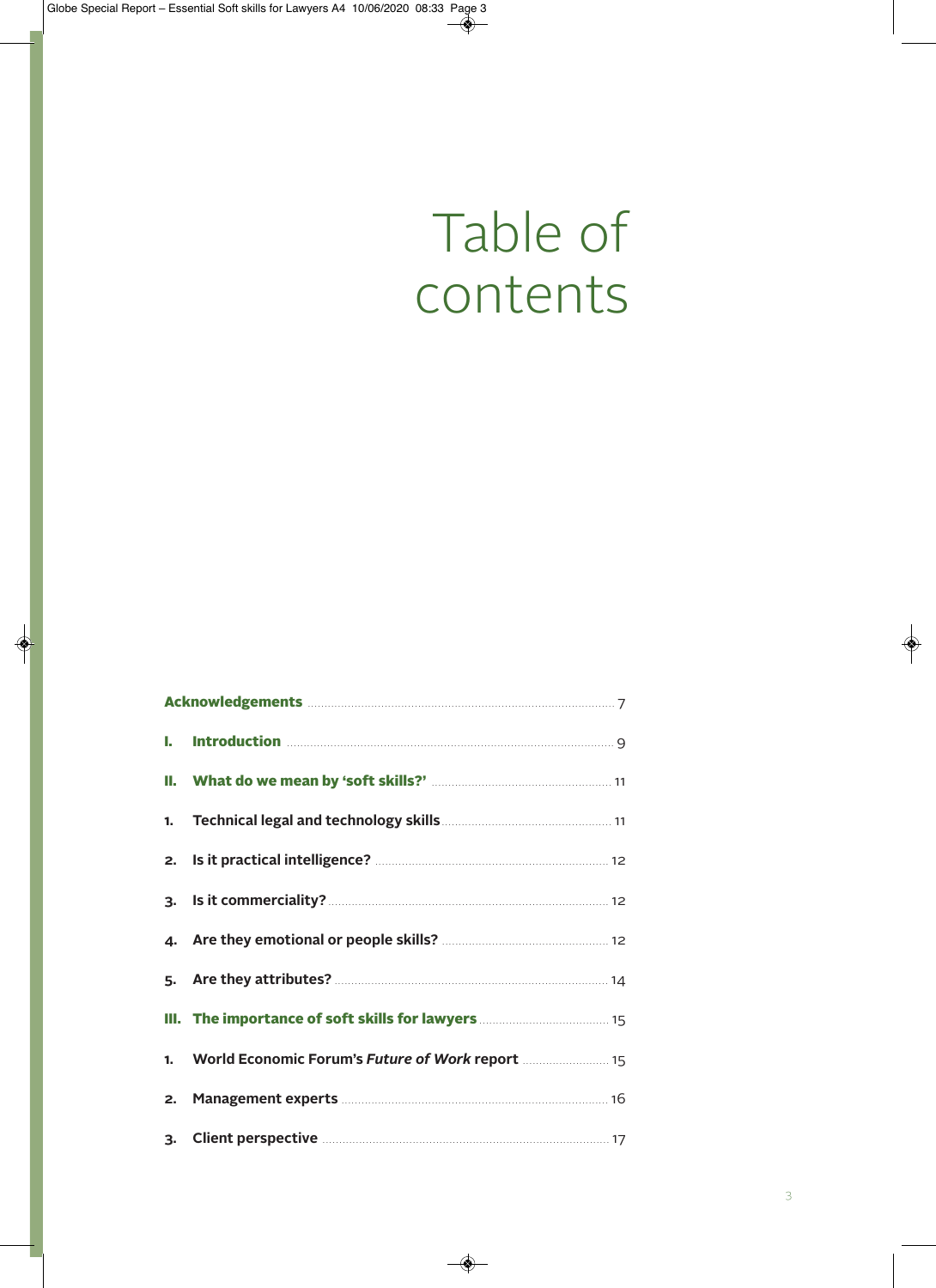| 4. |                                                                                                            |  |
|----|------------------------------------------------------------------------------------------------------------|--|
| 5. |                                                                                                            |  |
| 6. | Commercial and trusted advisers <b>Manual Accord 20</b> 20                                                 |  |
| 7. |                                                                                                            |  |
| 8. |                                                                                                            |  |
| 9. |                                                                                                            |  |
|    |                                                                                                            |  |
| 1. |                                                                                                            |  |
|    | 1.1<br>1.2<br>1.3<br>1.4<br>$1.5 -$                                                                        |  |
| 2. | Client views on emotional intelligence in lawyers <b>Client</b> views on emotional intelligence in lawyers |  |
| 3. |                                                                                                            |  |
| 4. | Stress, resilience and wellbeing <b>Manual Stress, resilience and wellbeing</b>                            |  |
| 5. |                                                                                                            |  |
| 6. |                                                                                                            |  |
| V. | Methods of developing lawyer soft skills <b>Methods</b> of developing lawyer soft skills                   |  |
| 1. | Approaches to training and development <b>Manufall</b> 44                                                  |  |
|    | Dedicated learning and development function <b>manual</b> 44<br>1.1<br>1.2<br>1.3<br>1.4<br>$1.5 -$<br>1.6 |  |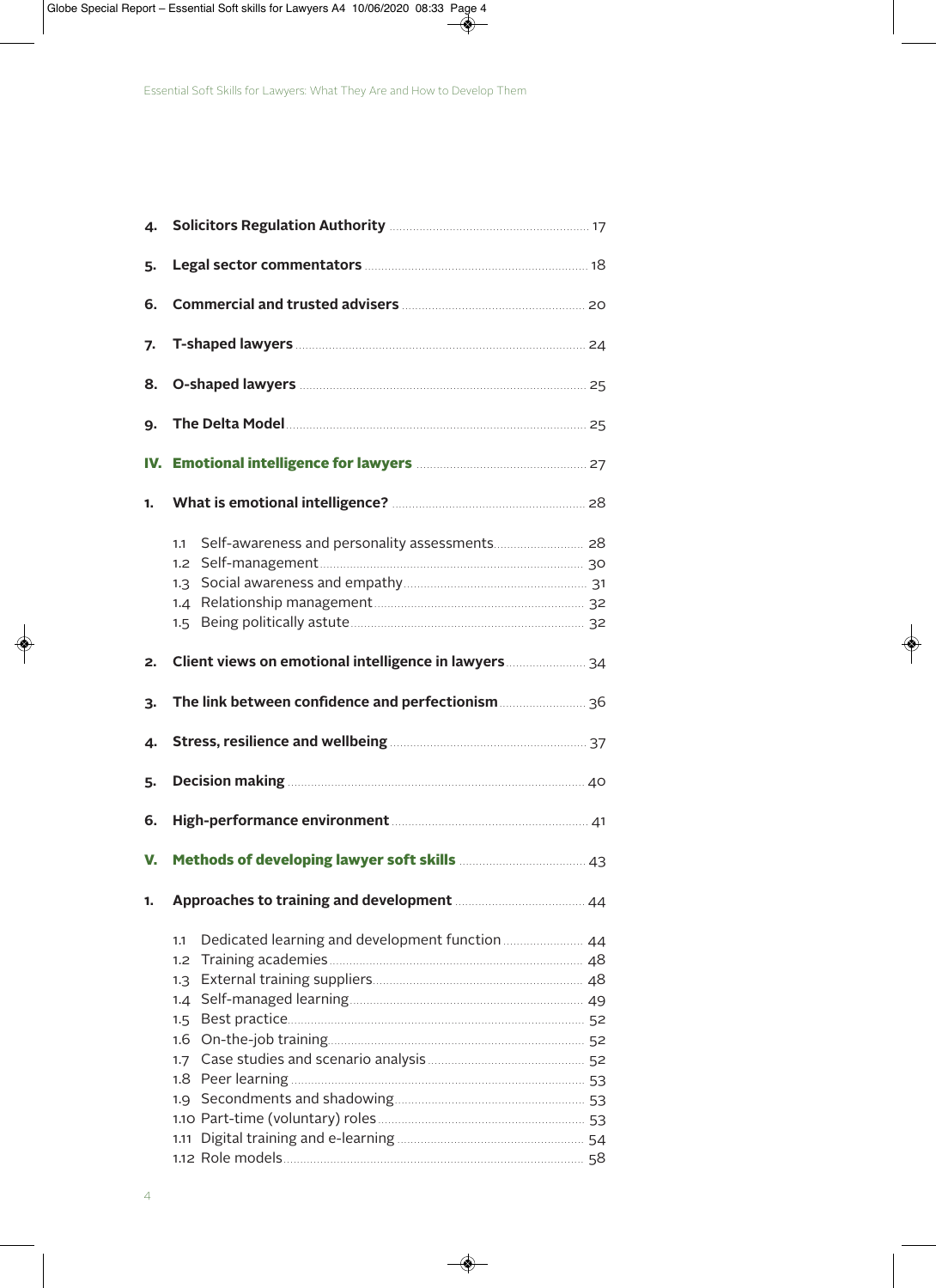| 2. |                                                                                                                                                                                                                                     |  |
|----|-------------------------------------------------------------------------------------------------------------------------------------------------------------------------------------------------------------------------------------|--|
| 3. | How to promote learning and different learning styles  62                                                                                                                                                                           |  |
|    |                                                                                                                                                                                                                                     |  |
|    |                                                                                                                                                                                                                                     |  |
|    |                                                                                                                                                                                                                                     |  |
|    |                                                                                                                                                                                                                                     |  |
|    |                                                                                                                                                                                                                                     |  |
|    |                                                                                                                                                                                                                                     |  |
|    |                                                                                                                                                                                                                                     |  |
|    |                                                                                                                                                                                                                                     |  |
|    |                                                                                                                                                                                                                                     |  |
| 4. |                                                                                                                                                                                                                                     |  |
| 5. |                                                                                                                                                                                                                                     |  |
| 6. |                                                                                                                                                                                                                                     |  |
|    |                                                                                                                                                                                                                                     |  |
| 1. | Essential soft skills for lawyers <b>Manual Strategie and Taylor</b> 75                                                                                                                                                             |  |
| 2. |                                                                                                                                                                                                                                     |  |
|    | VII. Five essential soft skills for lawyers <b>Manual Strauber and Strauber 31</b>                                                                                                                                                  |  |
| 1. |                                                                                                                                                                                                                                     |  |
|    | 1.1                                                                                                                                                                                                                                 |  |
|    | Making an impact, messaging and personal brand  87<br>1.2                                                                                                                                                                           |  |
|    |                                                                                                                                                                                                                                     |  |
| 2. | Communication skills <b>Manual According to the Second</b> State of Seconds State of Seconds State of Seconds State of Seconds State of Seconds State of Seconds State of Seconds State of Seconds State of Seconds State of Second |  |
|    | 2.1                                                                                                                                                                                                                                 |  |
|    |                                                                                                                                                                                                                                     |  |
|    |                                                                                                                                                                                                                                     |  |
| з. | Building relationships <b>Manual</b> 205                                                                                                                                                                                            |  |
|    | 3.1                                                                                                                                                                                                                                 |  |
|    | 3.2 Understanding different types of relationships                                                                                                                                                                                  |  |